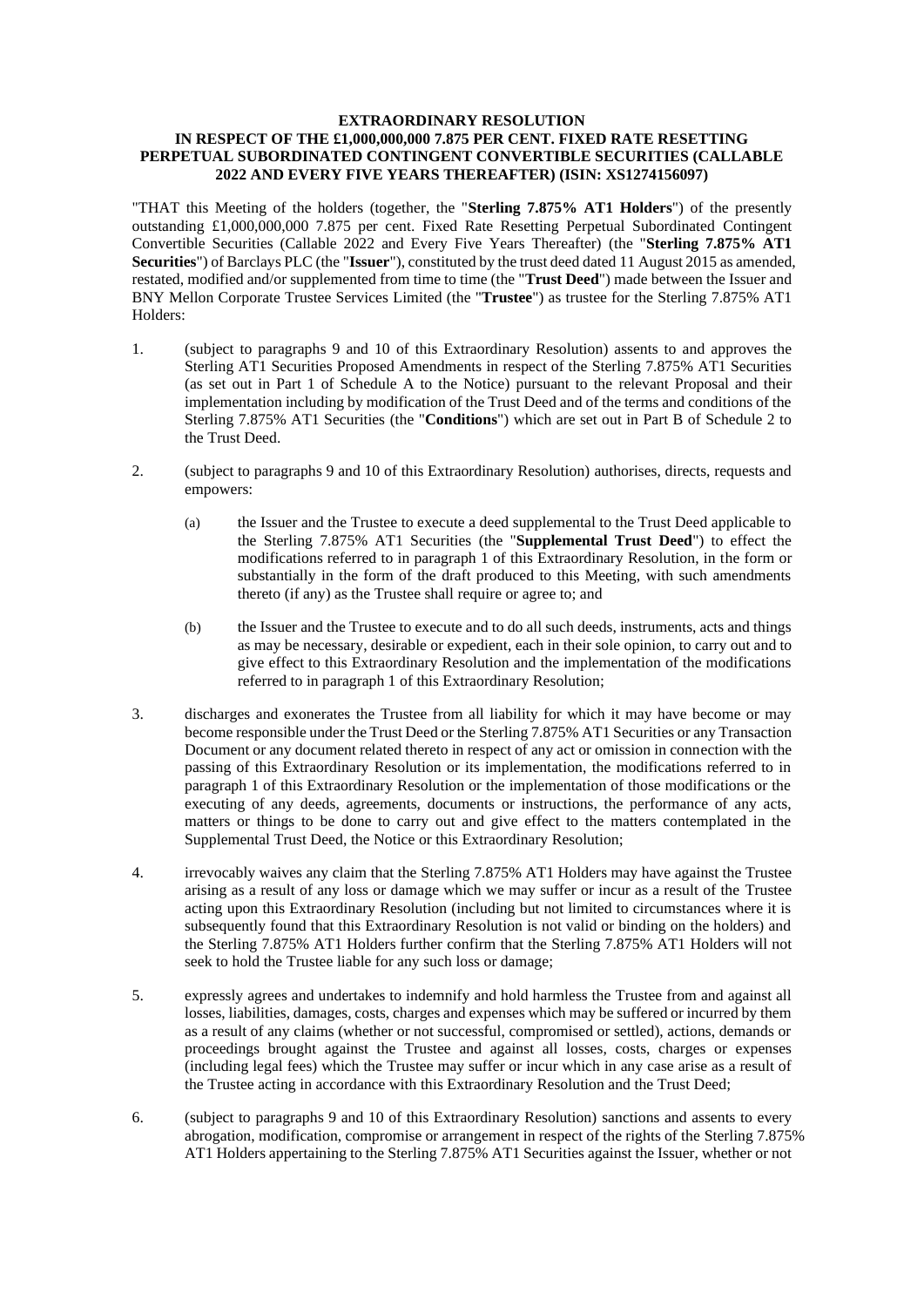such rights arise under the Conditions, involved in, resulting from or to be effected by the modifications referred to in paragraph 1 of this Extraordinary Resolution and their implementation;

- 7. waives any and all requirements, restrictions and conditions precedent set forth in the Trust Deed on any person in implementing the modifications contemplated by the Supplemental Trust Deed, this Extraordinary Resolution and the relevant Proposal;
- 8. discharges and exonerates the Issuer from all liability for which it may have become or may become responsible under the Trust Deed, the Sterling 7.875% AT1 Securities or any Transaction Document or any document related thereto in respect of any act or omission in connection with the passing of this Extraordinary Resolution or the executing of any deeds, agreements, documents or instructions, the performance of any acts, matters or things to be done to carry out and give effect to the matters contemplated in the Supplemental Trust Deed, the Notice or this Extraordinary Resolution;
- 9. declares that the implementation of this Extraordinary Resolution shall be conditional on:
	- (a) the passing of this Extraordinary Resolution; and
	- (b) the quorum required for, and the requisite majority of votes cast at, this Meeting being satisfied by Eligible Sterling 7.875% AT1 Holders, irrespective of any participation at this Meeting by Ineligible Sterling 7.875% AT1 Holders and that, in the event that the Extraordinary Resolution is passed at this Meeting but such condition is not satisfied, the chairman of this Meeting and the Trustee are hereby authorised, directed, requested and empowered to adjourn this Meeting for such period being not less than 14 clear days nor more than 42 clear days, and in such manner (including by teleconference) or to such place as may be appointed by the chairman of this Meeting and approved by the Trustee, for the purpose of reconsidering resolutions 1 to 12 of this Extraordinary Resolution with the exception of resolution 9(b) of this Extraordinary Resolution. At any such adjournment of this Meeting, one or more persons present holding Securities or being proxies or representatives and holding or representing in aggregate not less than one-third of the aggregate principal amount outstanding of the Sterling 7.875% AT1 Securities shall form a quorum and shall have the power to pass such Extraordinary Resolution, and this condition set out in this paragraph 9(b) will be satisfied if the quorum required for, and the requisite majority of votes cast at, such adjourned Meeting are satisfied by Eligible Sterling 7.875% AT1 Holders irrespective of any participation at the adjourned Meeting by Ineligible Sterling 7.875% AT1 Holders;
- 10. declares that the implementation of this Extraordinary Resolution shall be in all respects conditional on (i) the Issuer not having previously terminated the Consent Solicitation in respect of the Sterling 7.875% AT1 Securities in accordance with the provisions for such termination set out in the Consent Solicitation Memorandum and (ii) the passing of this Extraordinary Resolution;
- 11. acknowledges that the following terms, as used in this Extraordinary Resolution, shall have the meanings given below:

"**Consent Solicitation**" means the invitation by the Issuer to all Eligible Sterling 7.875% AT1 Holders to consent to the modification of the Conditions relating to the Sterling 7.875% AT1 Securities as described in the Consent Solicitation Memorandum and as the same may be amended in accordance with its terms;

"**Consent Solicitation Memorandum**" means the consent solicitation memorandum dated 23 November 2020 prepared by the Issuer in relation to the Consent Solicitation (a copy of which is available for inspection as referred to in the Notice);

"**Eligible Sterling 7.875% AT1 Holder**" means each Sterling 7.875% AT1 Holder who is (a) an eligible counterparty or a professional client (each as defined in MiFID II) and, if applicable and acting on a non-discretionary basis, who is acting on behalf of a Beneficial Owner that is also an eligible counterparty or a professional client, (b) located and resident outside the United States and not a U.S. person (as defined in Regulation S under the Securities Act) and (c) otherwise a person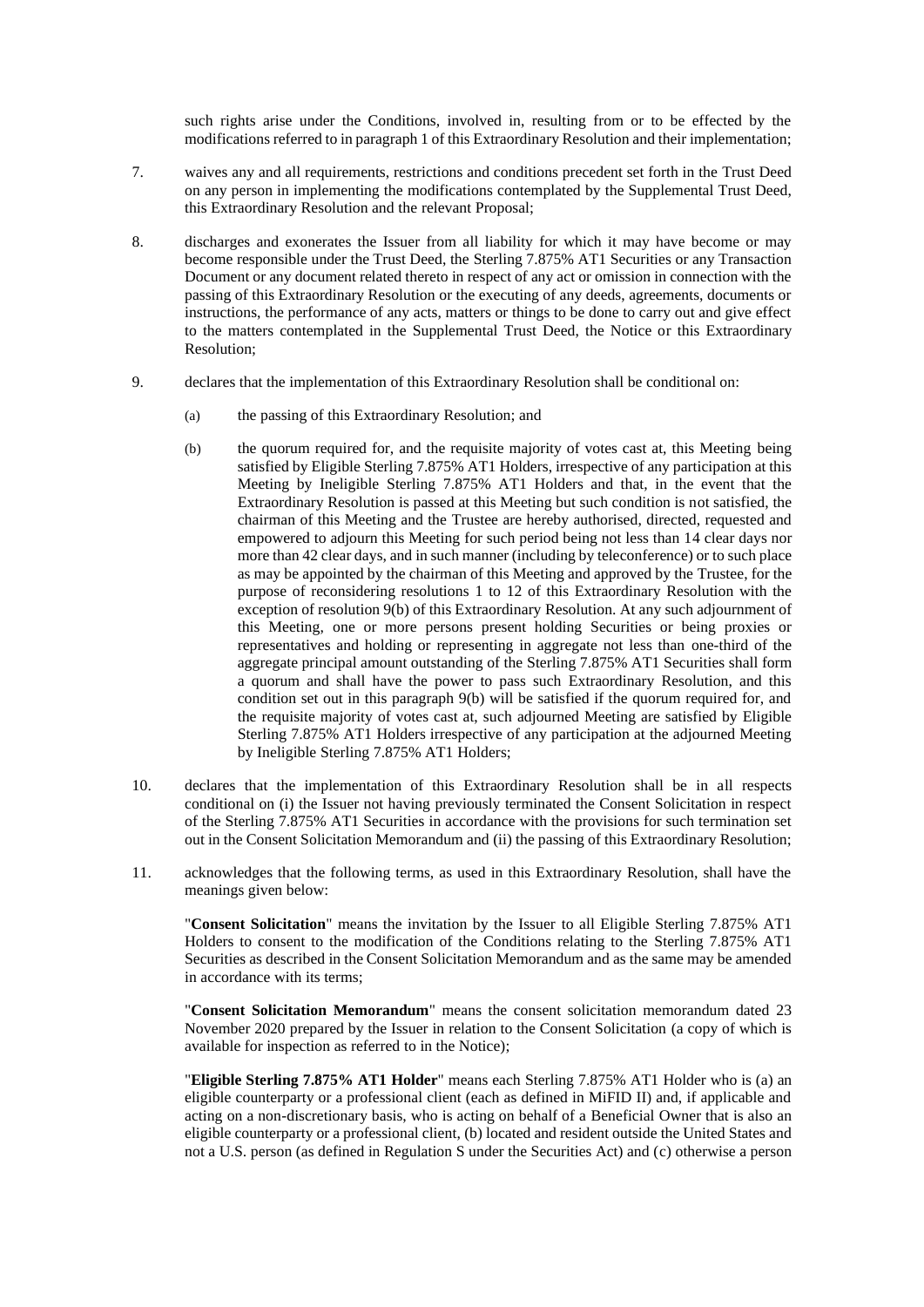to whom the Consent Solicitation can be lawfully made and that may lawfully participate in the Consent Solicitation;

"**Ineligible Sterling 7.875% AT1 Holder**" means each Sterling 7.875% AT1 Holder who is not an Eligible Sterling 7.875% AT1 Holder; and

"**Securities Act**" means the U.S. Securities Act of 1933, as amended.

12. agrees that capitalised terms in this document where not defined herein shall have the meanings given to them in the Consent Solicitation Memorandum."

# **DULY PASSED ON 31 DECEMBER 2020**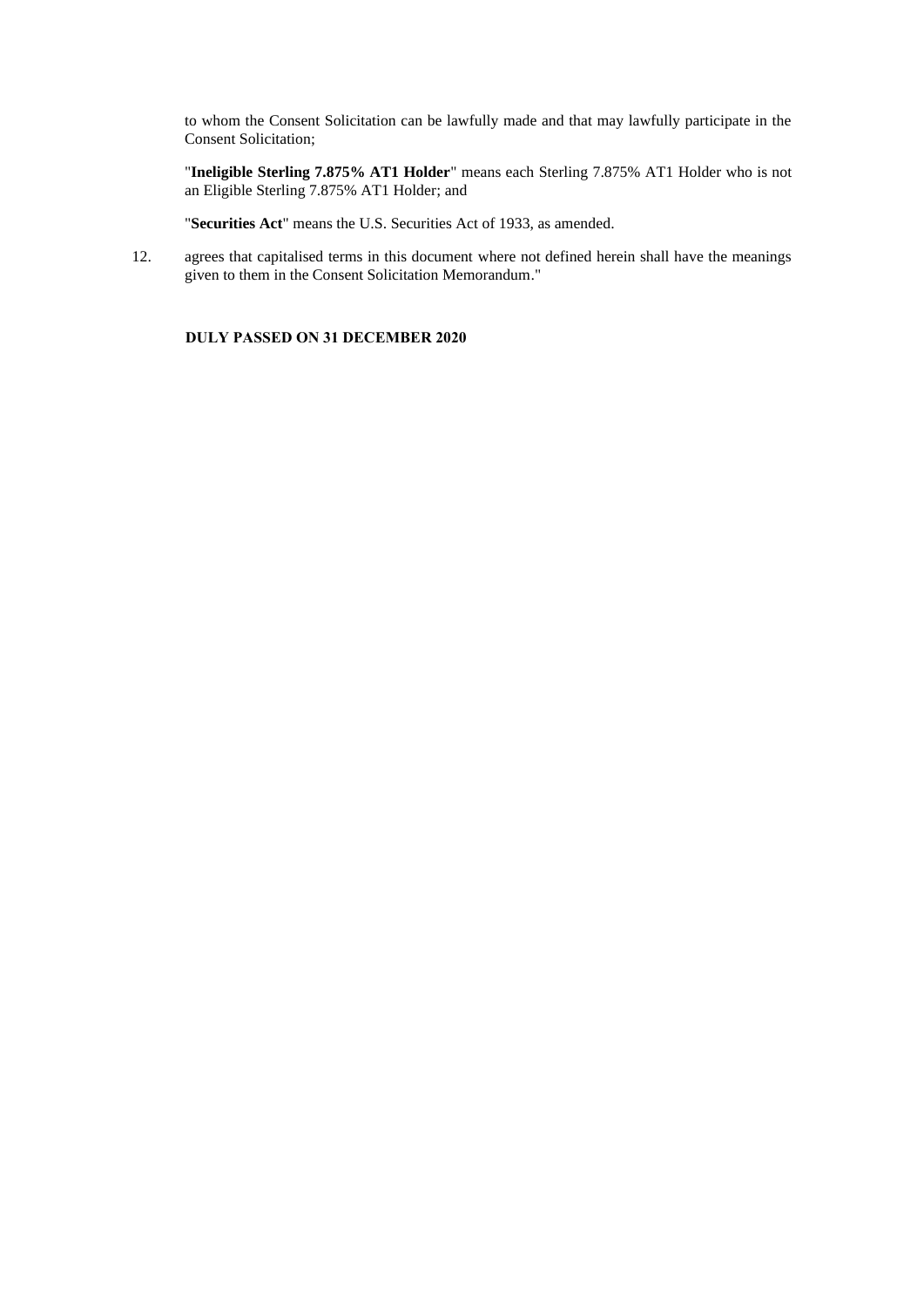# **SCHEDULE A**

## **AMENDMENTS TO THE CONDITIONS AND TRUST DEED OF EACH OF THE SECURITIES**

# **PART 1**

### **STERLING 7.875% AT1 SECURITIES**

# *£1,000,000,000 7.875 per cent. Fixed Rate Resetting Perpetual Subordinated Contingent Convertible Securities – ISIN XS1274156097*

# **Amendments to the Conditions of the Sterling 7.875% AT1 Securities**

- 1. Condition 3 (*Interest*) shall be amended as follows:
- 1.1 Condition 3(b) (*Interest Rate of interest*) shall be deleted and replaced with the following:
	- 3(b) *Rate of interest*
	- (i) The rate of interest in respect of the period from (and including) the Issue Date to (but excluding) 15 September 2022 will be 7.875 per cent. per annum (the "**Initial Interest Rate**").
	- (ii) The rate of interest in respect of each period from (and including) a Reset Date to (but excluding) the next following Reset Date shall be the aggregate of (i) 6.099 per cent., (ii) the applicable Mid-Market Swap Rate on the relevant Reset Determination Date, and (iii) if an Index Cessation Event in respect of six-month sterling LIBOR has occurred on or before the relevant Reset Determination Date, the Adjustment Rate, determined and converted from a semi-annual to a quarterly basis by the Calculation Agent in accordance with the instructions of the Issuer rounded, if necessary, to the nearest 0.001 per cent. (with 0.0005 per cent. being rounded upwards) (the "**Subsequent Interest Rate**").

The Issuer shall notify the Calculation Agent of the occurrence of an Index Cessation Event and the date of the same as soon as practicable thereafter.

1.2 The following paragraph shall be added at the end of Condition 3(h) (*Interest – Determination by the Trustee*):

This Condition 3(h) shall only apply if an Index Cessation Event in respect of six-month sterling LIBOR has not occurred on or before the Reset Determination Date.

1.3 The following provision shall be included as a new Condition 3(i):

#### 3(i) *Benchmark Replacement*

In addition to and notwithstanding the provisions above in this Condition 3 (*Interest*), if the Issuer determines that a Benchmark Event has occurred or there is a Successor Rate, in either case when the Subsequent Interest Rate (or the relevant component part thereof) remains to be determined by reference to LIBOR (if an Index Cessation Event has not occurred prior to such determination) or SONIA, as applicable (the "**Reference Rate**"), then the Issuer may elect (acting in good faith and in a commercially reasonable manner) to apply the following provisions:

(i) the Issuer shall use reasonable endeavours to appoint, as soon as reasonably practicable, an Independent Adviser to determine (acting in good faith and in a commercially reasonable manner), no later than 5 Business Days prior to the relevant Reset Determination Date relating to the next succeeding Reset Date (the "**IA Determination Cut-off Date**"), a Successor Rate (as defined below) or, alternatively, if the Independent Adviser determines that there is no Successor Rate, an Alternative Reference Rate (as defined below) for purposes of determining the Subsequent Interest Rate (or the relevant component part thereof) applicable to the Securities;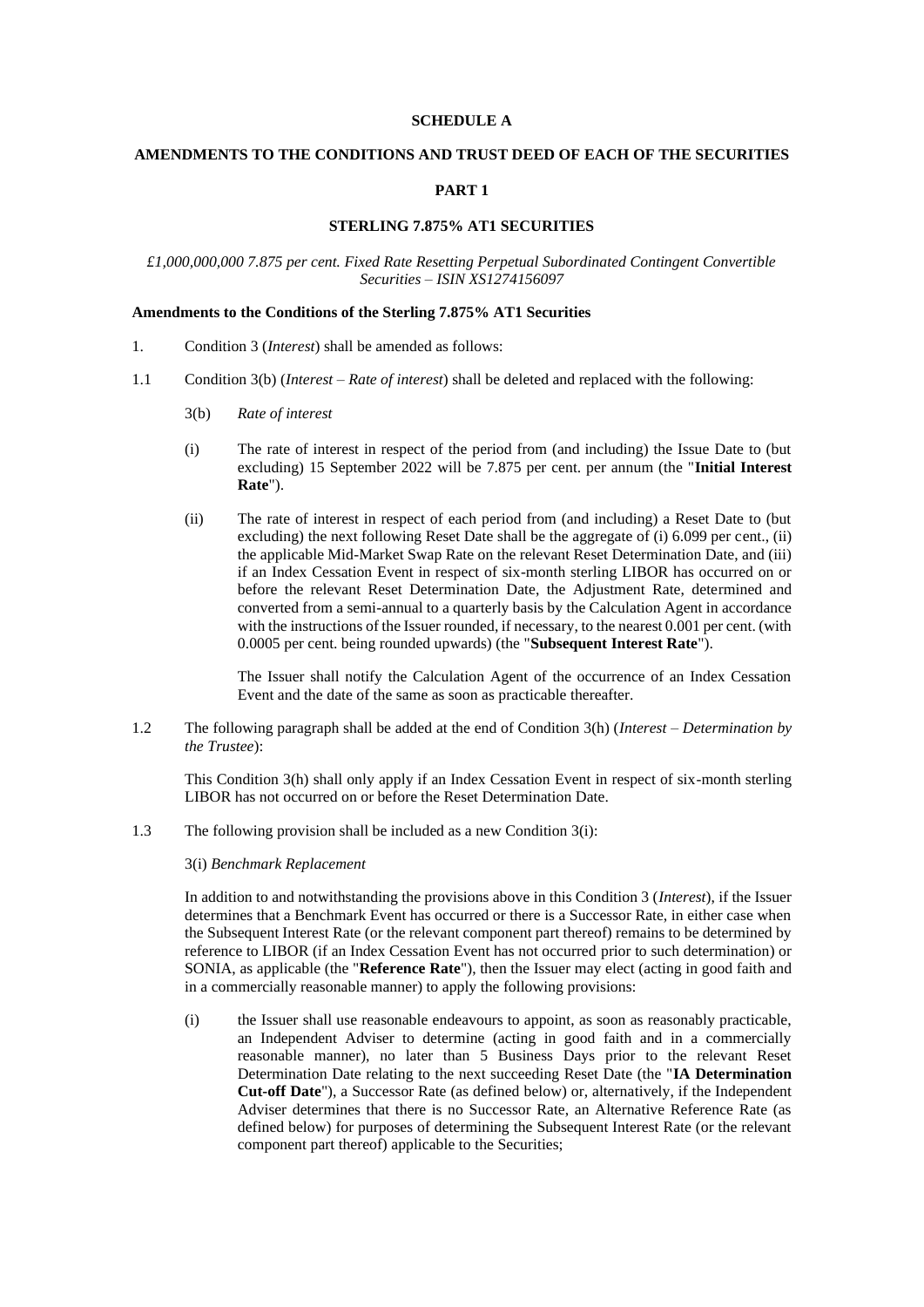- (ii) if the Issuer is unable to appoint an Independent Adviser, or the Independent Adviser appointed by it fails to determine a Successor Rate or an Alternative Reference Rate prior to the IA Determination Cut-off Date, the Issuer (acting in good faith and in a commercially reasonable manner) may determine a Successor Rate or, if the Issuer determines that there is no Successor Rate, an Alternative Reference Rate;
- (iii) if a Successor Rate or, failing which, an Alternative Reference Rate (as applicable) is determined in accordance with the preceding provisions, such Successor Rate or, failing which, an Alternative Reference Rate (as applicable) shall be used in place of the Reference Rate as a component part for determining the relevant Mid-Market Swap Rate in respect of each of the future Reset Dates (subject to the subsequent operation of, and to adjustment as provided in, this Condition 3(i) (*Interest – Benchmark Replacement*)); *provided, however***, that** if sub-paragraph (ii) applies and the Issuer is unable to or does not determine a Successor Rate or an Alternative Reference Rate prior to the relevant Reset Determination Date, the Subsequent Interest Rate applicable to the next succeeding Reset Dates shall be equal to the Subsequent Interest Rate last determined in relation to the Securities in respect of the preceding Reset Date (or alternatively, if there has not been a first Reset Date, the rate of interest shall be the Initial Interest Rate); for the avoidance of doubt, the proviso in this sub-paragraph (iii) shall apply to the relevant Reset Date only and any subsequent Reset Dates are subject to the subsequent operation of, and to adjustment as provided in, this Condition 3(i) (*Interest – Benchmark Replacement*);
- (iv) if the Independent Adviser (in consultation with the Issuer) or (if the Issuer is unable to appoint an Independent Adviser, or the Independent Adviser appointed by it fails to determine whether an Adjustment Spread should be applied) the Issuer (acting in good faith and in a commercially reasonable manner) determines that an Adjustment Spread should be applied to the relevant Successor Rate or the relevant Alternative Reference Rate (as applicable) and determines the quantum of, or a formula or methodology for determining, such Adjustment Spread, then such Adjustment Spread shall be applied to such Successor Rate or Alternative Reference Rate (as applicable). If the Independent Adviser or the Issuer (as applicable) is unable to determine, prior to the Reset Determination Date relating to the next succeeding Reset Date, the quantum of, or a formula or methodology for determining, such Adjustment Spread, then such Successor Rate or Alternative Reference Rate (as applicable) will apply without an Adjustment Spread;
- (v) if the Independent Adviser or the Issuer determines a Successor Rate or, failing which, an Alternative Reference Rate (as applicable) and, in each case, any Adjustment Spread in accordance with the above provisions, the Independent Adviser or the Issuer (as applicable), may also specify changes to these Conditions, including but not limited to the Day Count Fraction, Relevant Screen Page, Reset Determination Date and/or the definitions of the relevant Reference Rate and/or Mid-Market Swap Rate applicable to the Securities, and the method for determining the fallback rate in relation to the Securities, in order to follow market practice in relation to the Successor Rate, the Alternative Reference Rate (as applicable) and/or the Adjustment Spread. For the avoidance of doubt, the Trustee, the Principal Paying Agent and the Calculation Agent shall, at the direction and expense of the Issuer, effect such consequential amendments to the Trust Deed, the Agency Agreement and these Conditions as may be required in order to give effect to this Condition 3(i) (*Interest – Benchmark Replacement*). Holder consent shall not be required in connection with implementing the Successor Rate, Alternative Reference Rate (as applicable) and/or any Adjustment Spread or such other changes, including for the execution of any documents, amendments or other steps by the Trustee, the Principal Paying Agent or the Calculation Agent (if required); and
- (vi) the Issuer shall promptly, following the determination of any Successor Rate, Alternative Reference Rate (as applicable) and/or any Adjustment Spread, give notice thereof to the Trustee, the Principal Paying Agent, the Calculation Agent and the Holders, which shall specify the effective date(s) for such Successor Rate, Alternative Reference Rate (as applicable) and/or any Adjustment Spread and any consequential changes made to these Conditions,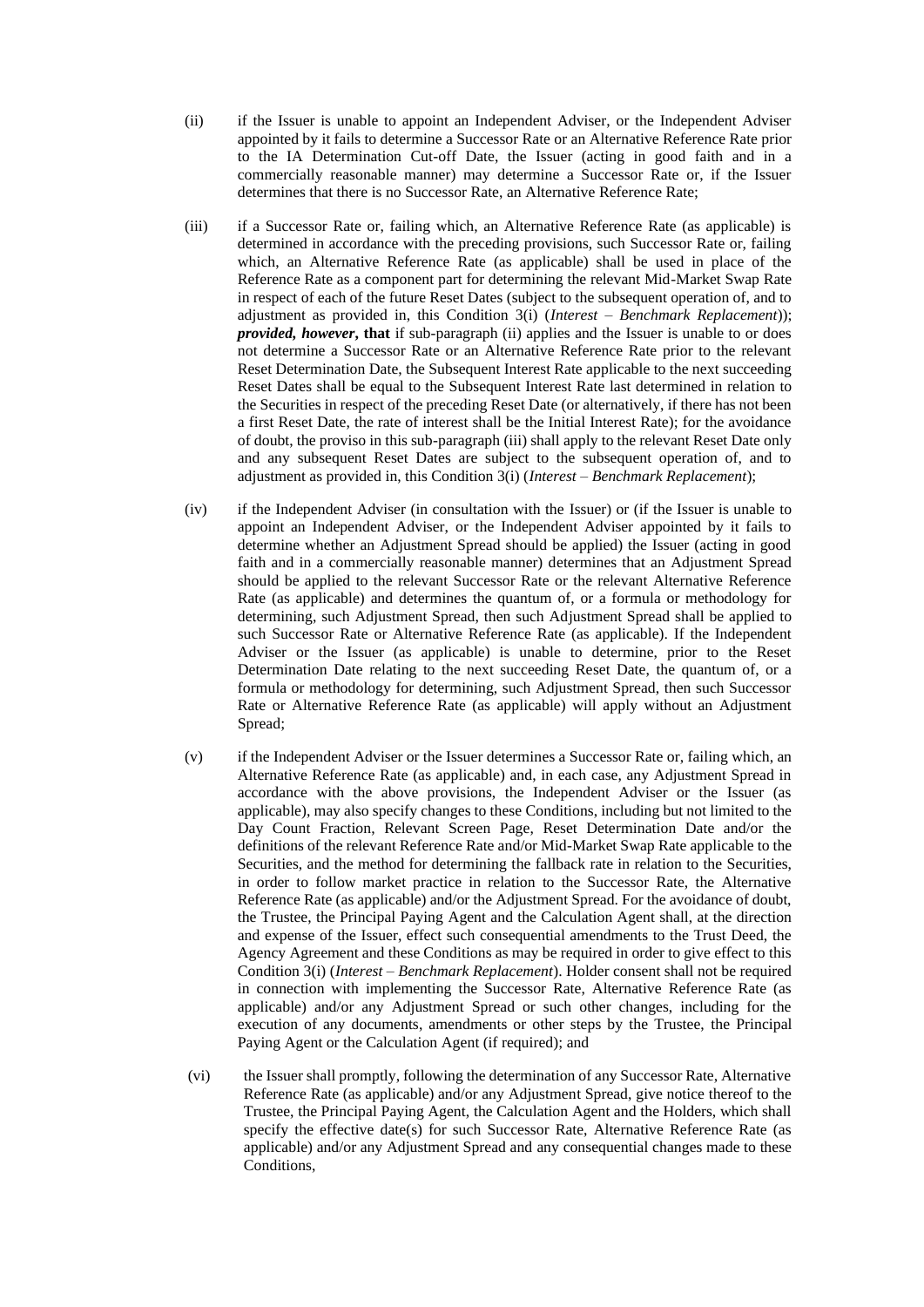**provided that** the determination of any Successor Rate or Alternative Reference Rate or Adjustment Spread, and any other related changes to the Securities, shall be made in accordance with the relevant Capital Regulations (if applicable) and shall not prejudice the then current capital or eligible liabilities qualification of the Securities, as applicable, in each case for the purposes of and in accordance with the Capital Regulations.

For the purposes of this Condition 3(i) (*Interest – Benchmark Replacement*):

"**Adjustment Spread**" means a spread (which may be positive or negative) or formula or methodology for calculating a spread, which the Independent Adviser (in consultation with the Issuer) or the Issuer (as applicable), determines is required to be applied to the Successor Rate or the Alternative Reference Rate (as applicable) in order to reduce or eliminate, to the extent reasonably practicable in the circumstances, any economic prejudice or benefit (as applicable) to Holders as a result of the replacement of the Reference Rate with the Successor Rate or the Alternative Reference Rate (as applicable) and is the spread, formula or methodology which:

- (A) in the case of a Successor Rate, is recommended in relation to the replacement of the Reference Rate with the Successor Rate by any Relevant Nominating Body; or
- (B) in the case of a Successor Rate for which no such recommendation has been made or in the case of an Alternative Reference Rate, the Independent Adviser (in consultation with the Issuer) or the Issuer (as applicable) determines is recognised or acknowledged as being in customary market usage in international debt capital markets transactions which reference the Reference Rate, where such rate has been replaced by the Successor Rate or the Alternative Reference Rate (as applicable); or
- (C) if no such customary market usage is recognised or acknowledged, the Independent Adviser (in consultation with the Issuer) or the Issuer in its discretion (as applicable), determines (acting in good faith and in a commercially reasonable manner) to be appropriate;

"**Alternative Reference Rate**" means the rate that the Independent Adviser or the Issuer (as applicable) determines has replaced the Reference Rate in customary market usage in the international debt capital markets for the purposes of determining rates of interest in respect of bonds denominated in Sterling and of a five year duration or, if the Independent Adviser or the Issuer (as applicable) determines that there is no such rate, such other rate as the Independent Adviser or the Issuer (as applicable) determines in its discretion (acting in good faith and in a commercially reasonable manner) is most comparable to the Reference Rate;

### "**Benchmark Event**" means:

- (A) the Reference Rate has ceased to be published on the Relevant Screen Page as a result of such benchmark ceasing to be calculated or administered; or
- (B) a public statement by the administrator of the Reference Rate that it has ceased, or will cease, publishing the Reference Rate permanently or indefinitely (in circumstances where no successor administrator has been appointed that will continue publication of the Reference Rate); or
- (C) a public statement by the supervisor of the administrator of the Reference Rate that the Reference Rate has been or will be permanently or indefinitely discontinued; or
- (D) a public statement by the supervisor of the administrator of the Reference Rate as a consequence of which the Reference Rate will be prohibited from being used or that its use will be subject to restrictions or adverse consequences either generally, or in respect of the Securities; or
- (E) a public statement by the supervisor of the administrator of the Reference Rate that, in the view of such supervisor, the Reference Rate is no longer representative of an underlying market or the methodology to calculate the Reference Rate has materially changed; or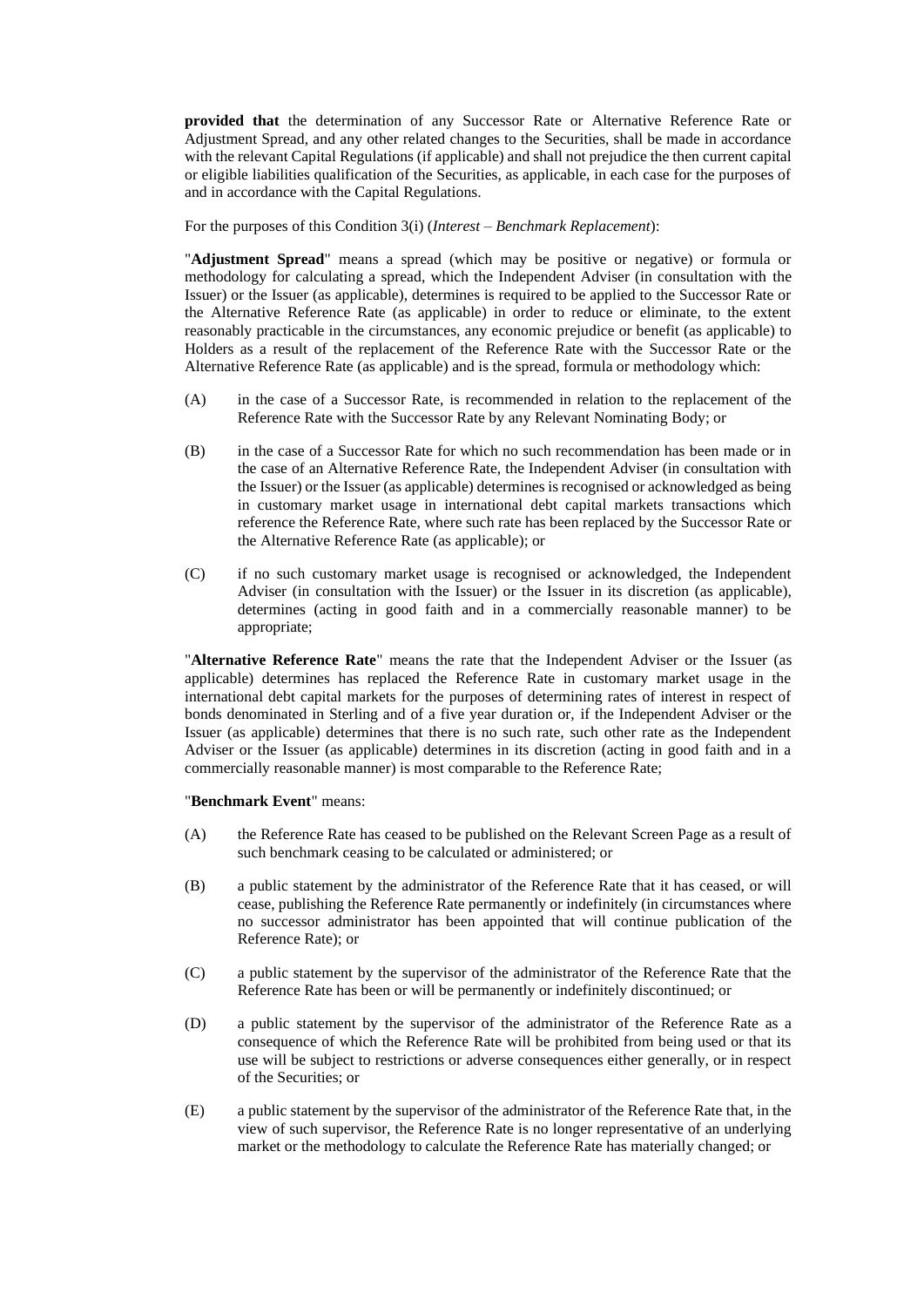(F) it has or will become unlawful for the Calculation Agent or the Issuer to calculate any payments due to be made to any Holders using the Reference Rate (including, without limitation, under the Benchmark Regulation (EU) 2016/1011, if applicable);

"**Independent Adviser**" means an independent financial institution of international repute or other independent financial adviser experienced in the international debt capital markets, in each case appointed by the Issuer at its own expense;

"**Relevant Nominating Body**" means, in respect of a benchmark, reference rate or screen rate (as applicable):

- (A) the central bank, reserve bank, monetary authority or any similar institution for the currency to which the reference rate or mid-swap floating leg benchmark rate relates, or any other central bank or other supervisory authority which is responsible for supervising the administrator of the benchmark, reference rate or screen rate; or
- (B) any working group or committee sponsored by, chaired or co-chaired by or constituted at the request of (a) the central bank, reserve bank, monetary authority or any similar institution for the currency to which the reference rate or mid-swap floating leg benchmark rate relates, (b) any other central bank or other supervisory authority which is responsible for supervising the administrator of the reference rate or mid-swap floating leg benchmark rate, (c) a group of the aforementioned central banks or other supervisory authorities, (d) the International Swaps and Derivatives Association, Inc. or any part thereof, or (e) the Financial Stability Board or any part thereof; and

"**Successor Rate**" means the reference rate (and related alternative screen page or source, if available) that the Independent Adviser or the Issuer (as applicable) determines is a successor to or replacement of the Reference Rate (for the avoidance of doubt, whether or not the Reference Rate has ceased to be available) which is formally recommended by any Relevant Nominating Body.

- 2. Condition 14 (*Meetings of Holders; Modification and Waiver; Substitution*) shall be amended as follows:
- 2.1 The definition for "Reserved Matter" in Condition 14(a) (*Meetings of Holders; Modification and Waiver; Substitution - Meetings of Holders*) shall be deleted and replaced with the following:

(each, unless such change is expressly permitted without the consent of Holders pursuant to these Conditions, a "**Reserved Matter**")

2.2 The following paragraph shall be added at the end of Condition 14(b) (*Meetings of Holders; Modification and Waiver; Substitution - Modification and waiver*):

In addition, the Trustee shall be obliged to consent to such modifications to the Trust Deed, the Agency Agreement and these Conditions as may be required in order to give effect to Condition 3(i) (*Interest* − *Benchmark Replacement*) in connection with implementing any Alternative Reference Rate, Successor Rate, Adjustment Spread or related changes referred to in Condition 3(i) (*Interest* − *Benchmark Replacement*) without the requirement for the consent or sanction of the Holders. Such consent shall be subject to the receipt by the Trustee of a certificate from the Issuer certifying that the proposed modifications to the Trust Deed, the Agency Agreement and these Conditions are required in order to give effect to Condition 3(i) *(Interest − Benchmark Replacement*), and the Trustee shall be entitled to rely on such certificate without further enquiry and without liability to any person.

- 3. Condition 18(a) (*Interpretation – Definitions*) shall be amended as follows:
- 3.1 The definitions for "Mid-Market Swap Rate", "Five-year Mid-Market Swap Rate Quotations" and "Reference Banks" shall be renamed as "Mid-Market Swap Rate (LIBOR)", "Five-year Mid-Market Swap Rate Quotations (LIBOR)" and "Reference Banks (LIBOR)", respectively, and reordered in appropriate places in alphabetical order, with references to such terms in such definitions, being amended accordingly.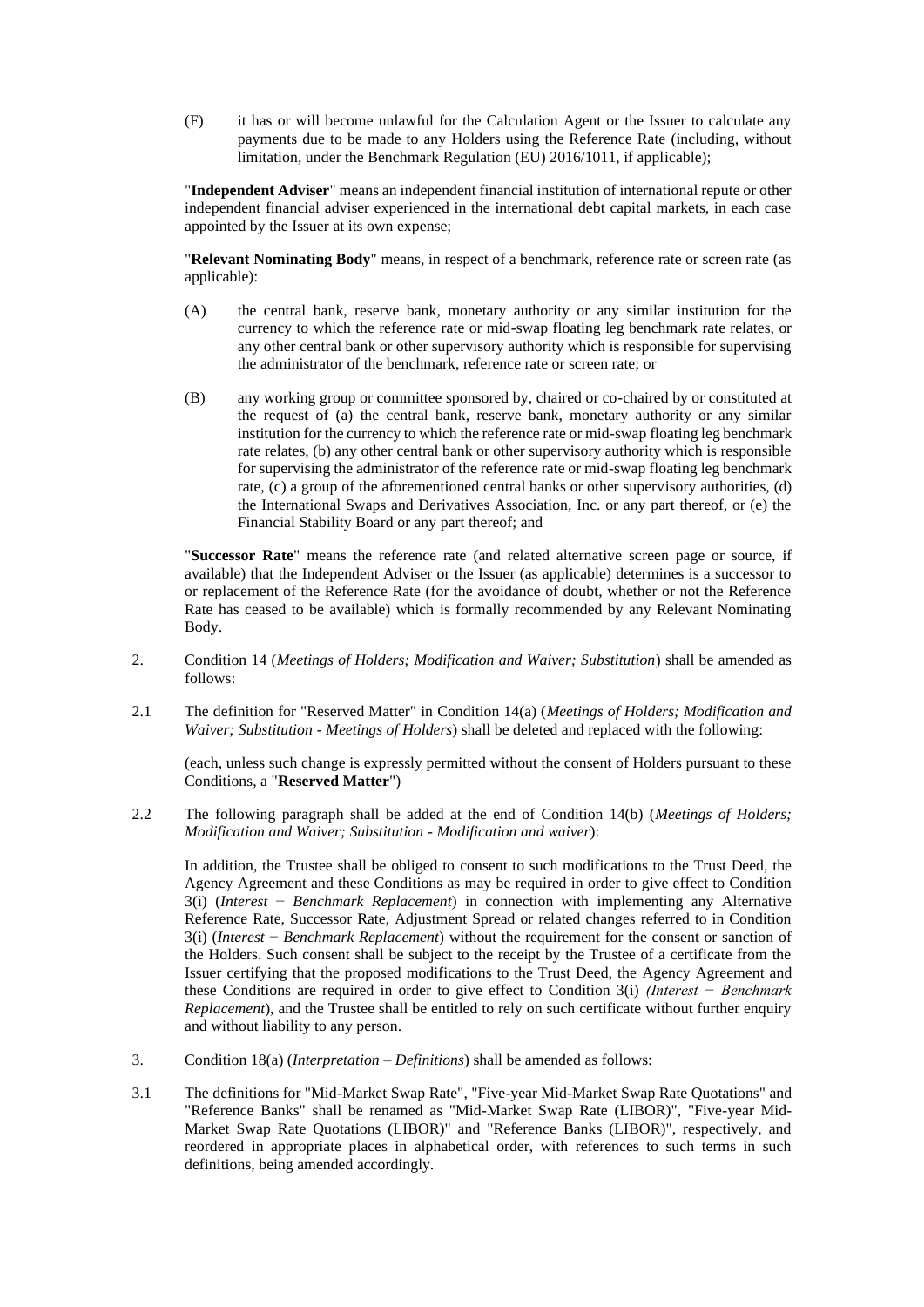3.2 The definition for "Day Count Fraction" shall be deleted and replaced with the following definition, in the appropriate place in alphabetical order:

**"Day Count Fraction**" means:

- (i) where the applicable Mid-Market Swap Rate is the Mid-Market Swap Rate (LIBOR):
	- (A) if the Calculation Period is equal to or shorter than the Regular Period during which it falls, the number of days in the Calculation Period, divided by the product of (1) the number of days in the Regular Period in which the Calculation Period falls and (2) four; and
	- (B) if the Calculation Period is longer than one Regular Period, the sum of:
		- (1) the number of days in such Calculation Period falling in the Regular Period in which it begins divided by the product of (i) the number of days in such Regular Period and (ii) four; and
		- (2) the number of days in such Calculation Period falling in the next Regular Period divided by the product of (i) the number of days in such Regular Period and (ii) four; or
- (ii) where the applicable Mid-Market Swap Rate is the Mid-Market Swap Rate (SONIA), the actual number of days in the Calculation Period divided by 365;
- 3.3 The following definitions will be added in the appropriate places in alphabetical order:

"**Adjustment Rate**" means, subject as provided below, the adjustment rate that is to apply in respect of any Reset Date if an Index Cessation Event in respect of six-month sterling LIBOR has occurred on or before the relevant Reset Determination Date, being the rate specified on Bloomberg screen "SBP0006M Index", or any successor page, as calculated by Bloomberg Index Services Limited (or a successor provider as approved and/or appointed by ISDA from time to time) in relation to Sterling LIBOR in such tenor on the date such Index Cessation Event occurs, provided that: (a) if such screen rate is negative, the Adjustment Rate shall be deemed to be 0 per cent.; and (b) if, in relation to any Reset Date (i) the Mid-Market Swap Rate is Mid-Market Swap Rate (SONIA) and (ii) no Five-year Mid-Swap Rate Quotations (SONIA) are provided on the relevant Reset Determination Date, where applicable, and therefore the Reset Reference Bank Rate (SONIA) is either (a) 1.854 per cent. per annum or (b) the Mid-Market Swap Rate in respect of the immediately preceding Reset Date is Mid-Market Swap Rate (LIBOR), then the Adjustment Rate in respect of such Reset Date only shall be deemed to be 0 per cent;

"**Five-year Mid-Market Swap Rate Quotations (SONIA)**" means the arithmetic mean of the bid and offered rates for the annual fixed leg (calculated on an Actual/365 (Fixed) day count basis) of a fixed-for-floating sterling interest rate swap transaction which: (i) has a term of five years commencing on the applicable Reset Date; (ii) is in an amount that is representative of a single transaction in the relevant market at the relevant time with an acknowledged dealer of good credit in the swap market; and (iii) has a floating leg based on the overnight SONIA rate compounded for 12-months (calculated on an Actual/365 (Fixed) day count basis), subject to Condition 3(i) (*Benchmark Replacement*);

"**Index Cessation Event**" means an Index Cessation Event as defined in Supplement number 70 to the 2006 ISDA Definitions, as amended or supplemented from time to time, and, for the purposes of these Conditions and the definition of "Index Cessation Event" therein, the "Applicable Rate" as used therein is six-month Sterling LIBOR;

"**LIBOR**" means London Inter Bank Offered Rate;

"**Mid-Market Swap Rate**" means (i) if an Index Cessation Event in respect of six-month sterling LIBOR has not occurred on or before the relevant Reset Determination Date, the Mid-Market Swap Rate (LIBOR) or (ii) if an Index Cessation Event in respect of six-month sterling LIBOR has occurred on or before the relevant Reset Determination Date, the Mid-Market Swap Rate (SONIA), in each case subject to Condition 3(i) (*Benchmark Replacement*);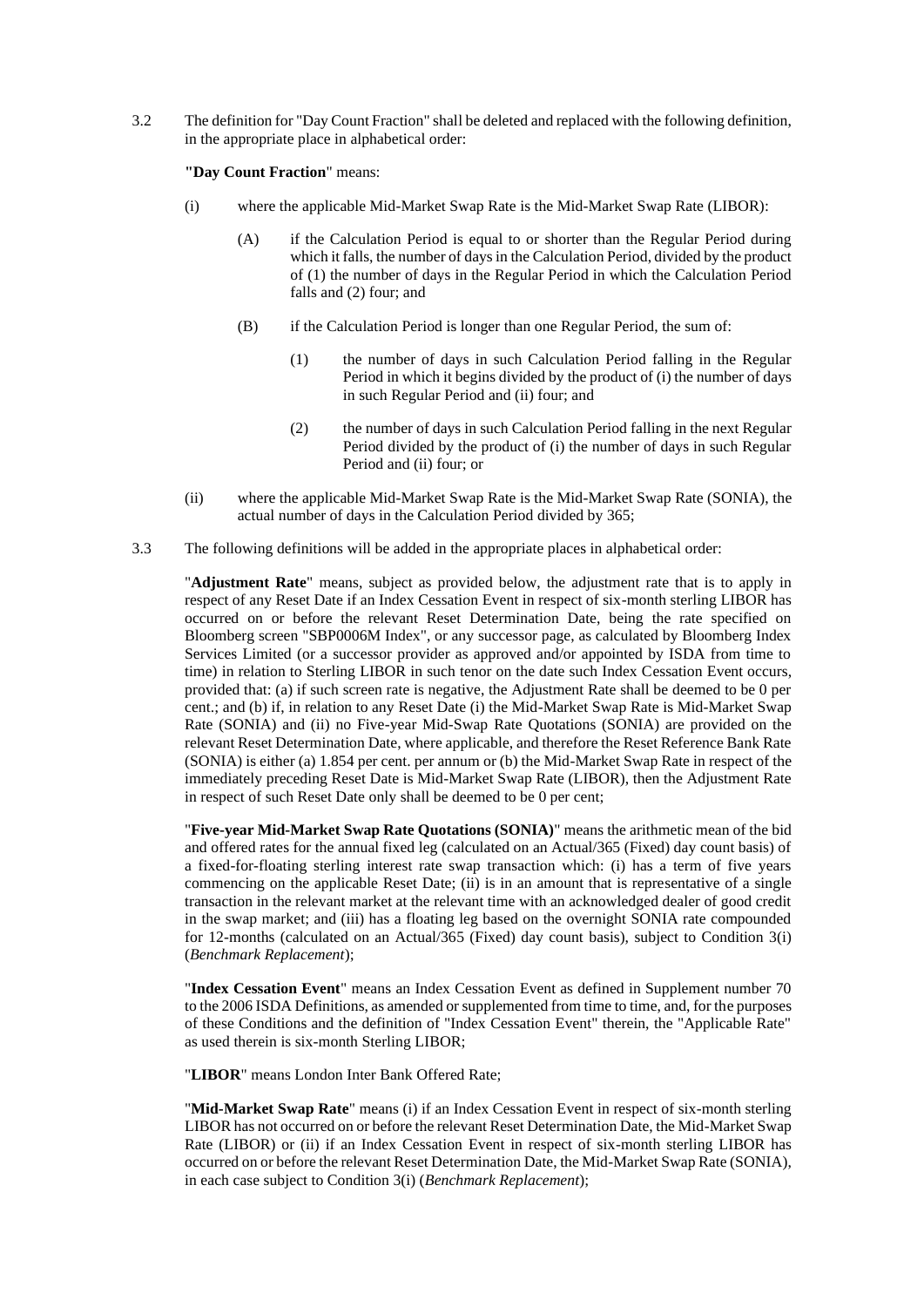"**Mid-Market Swap Rate (SONIA)**" means, in relation to a Reset Date and the related Reset Determination Date:

- (i) the annual sterling mid-market swap rate with a term of five years where the floating leg pays daily compounded SONIA annually, which is calculated and published by ICE Benchmark Administration Limited (or any other person which takes over the administration of that rate) and appearing on such Bloomberg or Reuters page as may be nominated or authorised by the ICE Benchmark Administration Limited (or such other page as may replace such page on Bloomberg or Reuters, or such other information service as may be nominated or authorised by the person providing or sponsoring the information appearing on such page for purposes of displaying comparable rates) (the "**Relevant Screen Page (SONIA)**") at approximately 11.15 a.m. (London time) on the relevant Reset Determination Date, as determined by the Calculation Agent, which annual rate shall be converted by the Calculation Agent to a semi-annual rate in accordance with the instructions of the Issuer; or
- (ii) if such swap rate does not appear on the Relevant Screen Page (SONIA) at such time on such Reset Determination Date (in circumstances other than those in which Condition 3(i) (*Benchmark Replacement*) applies), the Reset Reference Bank Rate (SONIA) on such Reset Determination Date;

"**Reference Banks**" means (i) if an Index Cessation Event in respect of six-month sterling LIBOR has not occurred on or before the relevant Reset Determination Date, the Reference Banks (LIBOR) or (ii) if an Index Cessation Event in respect of six-month sterling LIBOR has occurred on or before the relevant Reset Determination Date, the Reference Banks (SONIA);

"**Reset Reference Bank Rate (SONIA)**" means, in relation to a Reset Date and the related Reset Determination Date, the percentage rate determined by the Calculation Agent on the basis of the Five-year Mid-Market Swap Rate Quotations (SONIA) provided by each of four major banks in the sterling swap rate market (which banks shall be selected by the Issuer (using all reasonable efforts and on the advice of an investment bank of international repute)) (the "**Reference Banks (SONIA)**") at approximately 11:00 a.m. (London time) on the relevant Reset Determination Date, which annual rate shall be converted by the Calculation Agent to a semi-annual rate in accordance with the instructions of the Issuer, and rounded, if necessary, to the nearest 0.001 per cent. (with 0.0005 per cent. being rounded upwards). If at least three Five-year Mid-Market Swap Rate Quotations (SONIA) are provided, the Reset Reference Bank Rate (SONIA) will be the arithmetic mean of such Five-year Mid-Market Swap Rate Quotations (SONIA), eliminating the highest quotation (or, in the event of equality, one of the highest) and the lowest quotation (or, in the event of equality, one of the lowest). If only two Five-year Mid-Market Swap Rate Quotations (SONIA) are provided, the Reset Reference Bank Rate (SONIA) will be the arithmetic mean of such Fiveyear Mid-Market Swap Rate Quotations (SONIA). If only one Five-year Mid-Market Swap Rate Quotation (SONIA) is provided, the Reset Reference Bank Rate (SONIA) will be the quotation provided. If no Five-year Mid-Market Swap Rate Quotations (SONIA) are provided, the Reset Reference Bank Rate (SONIA) will be (i) in respect of the Reset Reference Bank Rate (SONIA) determined in respect of the Reset Date falling on 15 September 2022, 1.854 per cent. per annum or (ii) in respect of the Reset Reference Bank Rate (SONIA) determined in respect of any Reset Date other than 15 September 2022, the Mid-Market Swap Rate in respect of the immediately preceding Reset Date;

# **Amendments to the Trust Deed of the Sterling 7.875% AT1 Securities**

- 1. The following paragraph shall be added at the end of Clause 7.2 (*Amendments and Substitution - Modifications*):
	- 7.2.3 In addition, the Trustee shall be obliged to accept such changes to the interest provisions in the circumstances and as otherwise set out in Condition 3(i) (*Interest − Benchmark Replacement*).
- 2. Paragraph (a) in the definition of "Reserved Matter" in Schedule 3 (*Provisions for Meetings of Holders*) shall be deleted and replaced with the following: